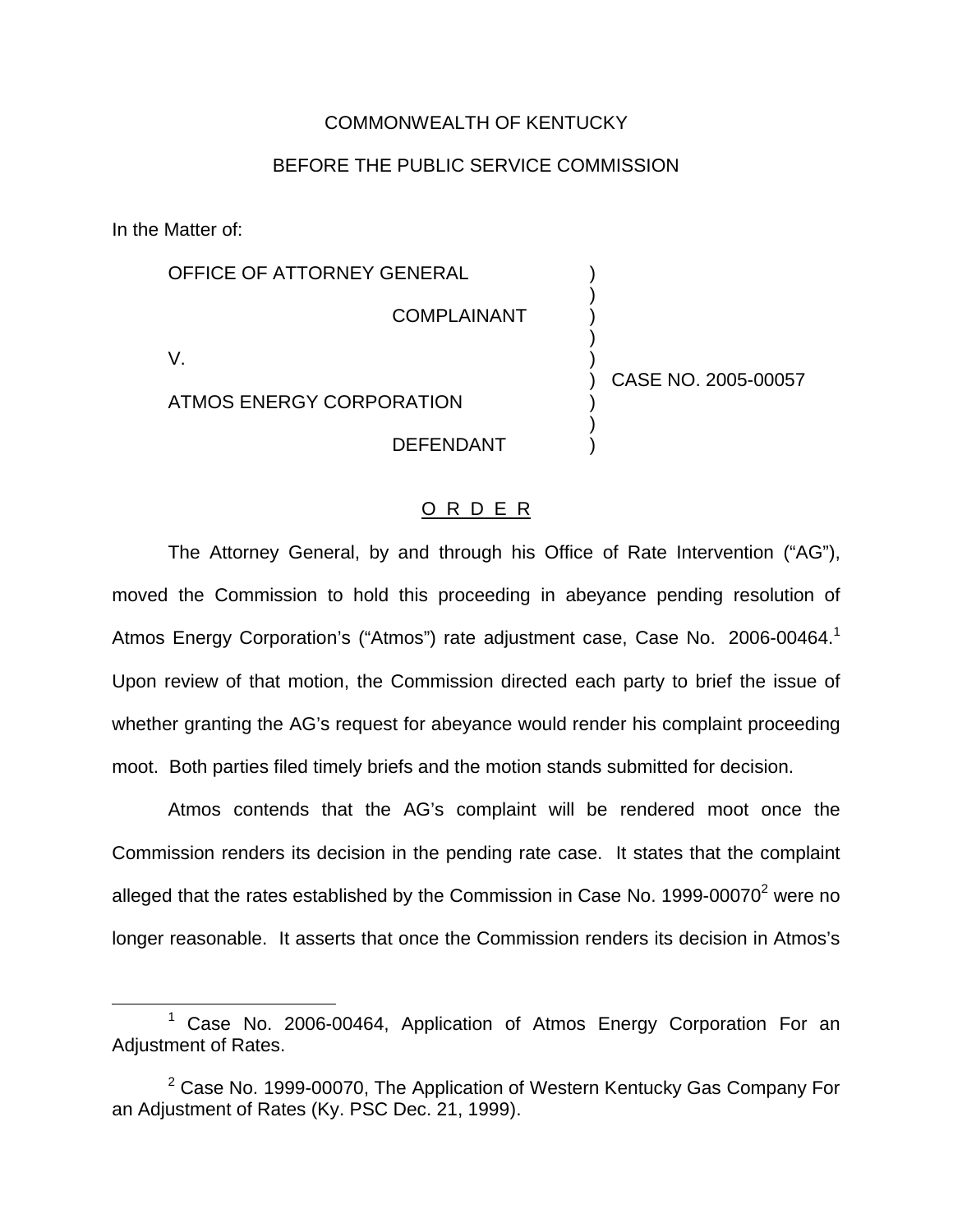pending rate case, the rates established in Case No. 1999-00070 will have been replaced and no further investigation on the reasonableness of those rates may be conducted.

The AG concentrated his brief on the Commission's actions in this proceeding that he contends have precluded him from being able to establish that Atmos is overearning. He states that the filed rate doctrine would prevent the Commission from ordering a reduction of rates in this proceeding at the conclusion of the new rate proceeding,<sup>3</sup> but continues to request that his complaint be held in abeyance until that time. He states that he "simply cannot complete the task which the Commission demands of him under the current procedural schedule."<sup>4</sup> He stated that he requested abeyance because his principal expert will be out of the country and because of his extraordinarily heavy workload.

Despite his motion to hold the matter in abeyance, the AG, in his brief on that issue, renewed his previous requests that the Commission require Atmos to submit pro forma adjustments and reconsider its previous decision that the AG bears the burden of proof. We decline to grant these requests based on the findings previously made on these issues.

While the Commission notes that the initial review of the complaint filed herein was slow in being completed, we also note that Commission Staff proffered a procedural schedule at the February 14, 2006 informal conference that would have

<sup>3</sup> *See* Attorney General's Brief Regarding Motion to Hold Procedural Schedule in Abeyance at 8.

<sup>4</sup> *Id.* at 10.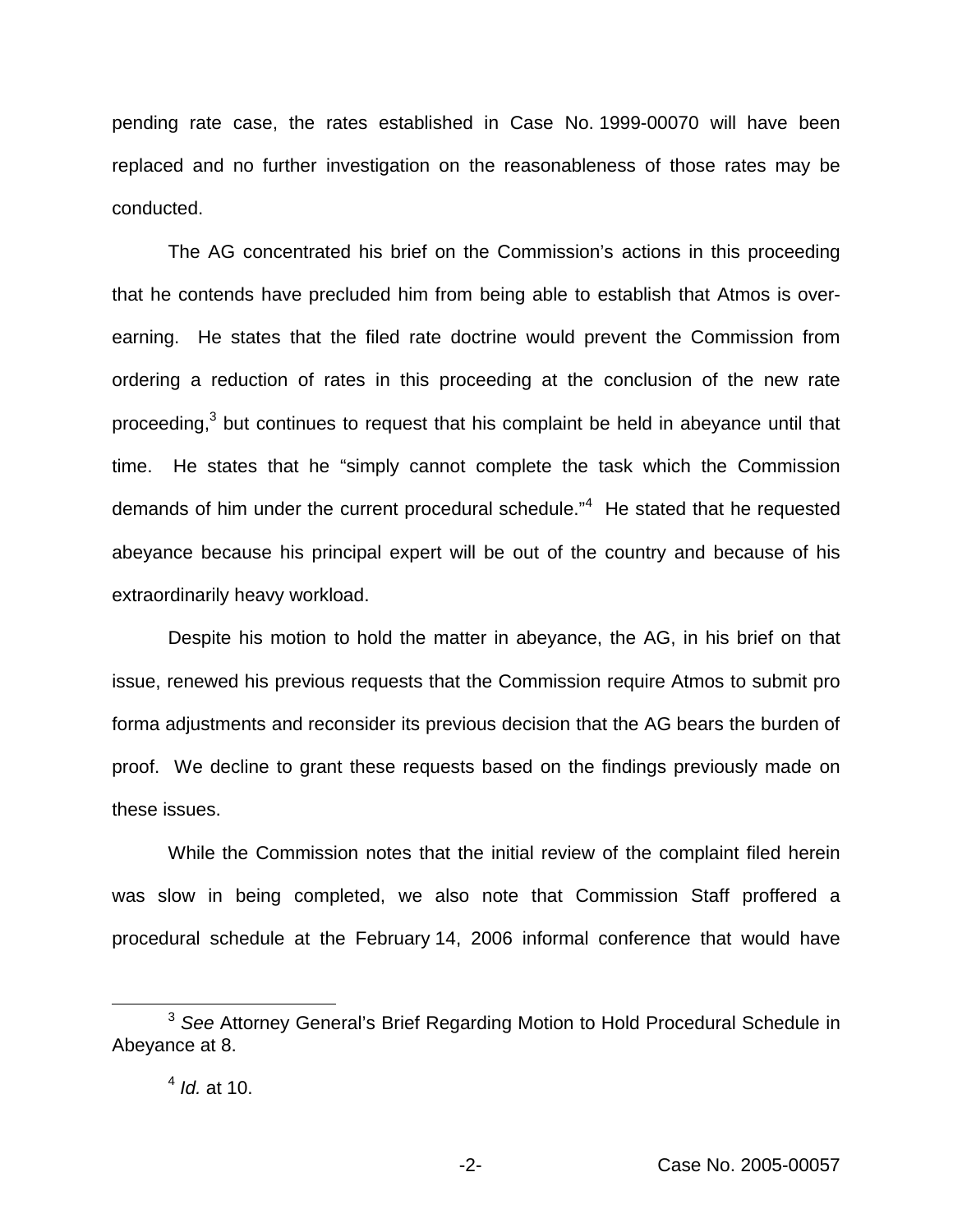permitted this case to be completed within the time frame of a general rate adjustment case and prior to the 2006/2007 heating season.<sup>5</sup> The AG rejected Staff's proffered procedural schedule and proposed his own, which the AG and Atmos adjusted at the informal conference to arrive at the procedural schedule that the Commission adopted in its March 3, 2006 Order. The Commission held the agreed procedural schedule in abeyance in November 2006 in order to give the AG the opportunity to respond to Atmos's motion to dismiss. Upon denial of Atmos's motion to dismiss, the Commission instituted a procedural schedule that would still permit this proceeding to be completed and any potential rate reduction to be effected prior to the implementation of new rates in Atmos's general rate adjustment case.

The rule against retroactive rate-making is a "generally accepted principle of public utility law which recognizes the prospective nature of utility ratemaking and prohibits regulatory commissions from rolling back rates which have already been approved and become final."<sup>6</sup> It further prohibits regulatory commissions from "setting future rates to allow a utility to recoup past losses or to refund to consumers excess utility profits."<sup>7</sup> The Commission finds that if it grants the AG's motion to hold this matter in abeyance as requested, it will be prohibited by the rule against retroactive ratemaking from ruling on the alleged issue of over-earning during the period of review established for this proceeding. Therefore, the Commission finds that the AG's motion

<sup>5</sup> *See* Informal Conference Memorandum, Appendix B.

<sup>6</sup> *MGTC Inc. v. Pub. Serv. Comm'n,* 735 P.2d 103, 107 (Wyo. 1987).

<sup>7</sup> *Pacificorp v. Pub. Serv. Comm'n,* 103 P.3d 862, 874 (Wyo. 2004).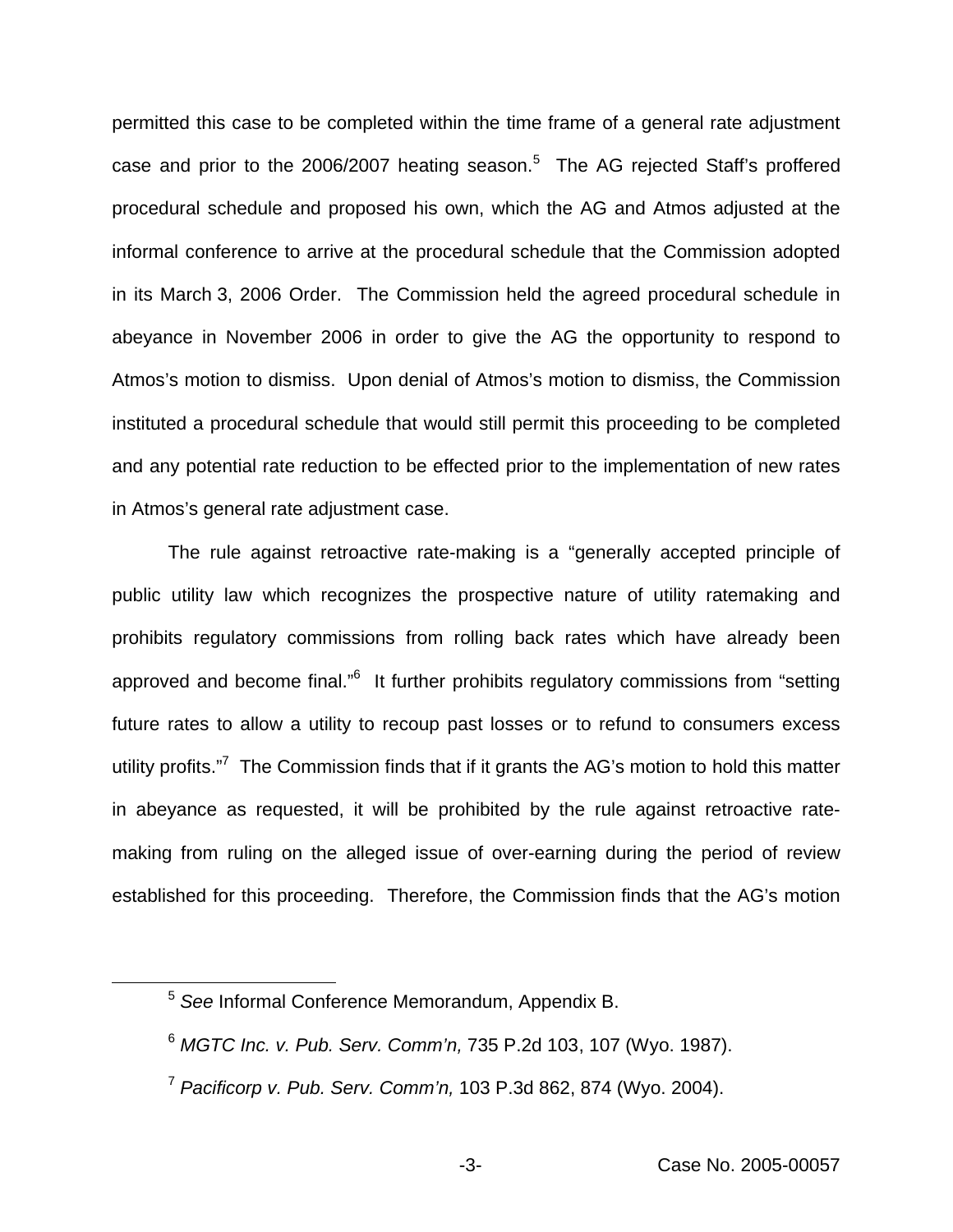to hold this proceeding in abeyance pending the conclusion of Case No. 2006-00464 should be denied.

The Commission further finds that the AG's workload is not sufficient reason to hold this case in abeyance until the case otherwise becomes moot. The Commission finds, therefore, that this case should proceed so that a decision may be rendered in this proceeding before the implementation of new rates in Case No. 2006-00464. The Commission recognizes, however, that while the AG's motion was pending decision, the procedural schedule continued in effect and that the AG did not propound a data request to Atmos on March 9, 2007 as provided in the schedule. Finding that the AG may have believed his motion for abeyance tolled the procedural schedule, the Commission will amend the procedural schedule to allow data requests to be propounded to Atmos and to allow Atmos time to respond.

IT IS THEREFORE ORDERED that:

1. The AG's motion to hold this proceeding in abeyance pending final resolution of Case No. 2006-00464 is denied.

2. The procedural schedule attached hereto as Appendix A shall be followed for the remainder of this case.

Done at Frankfort, Kentucky, this 30<sup>th</sup> day of March, 2007.

By the Commission

ATTEST:

**Executive Director**